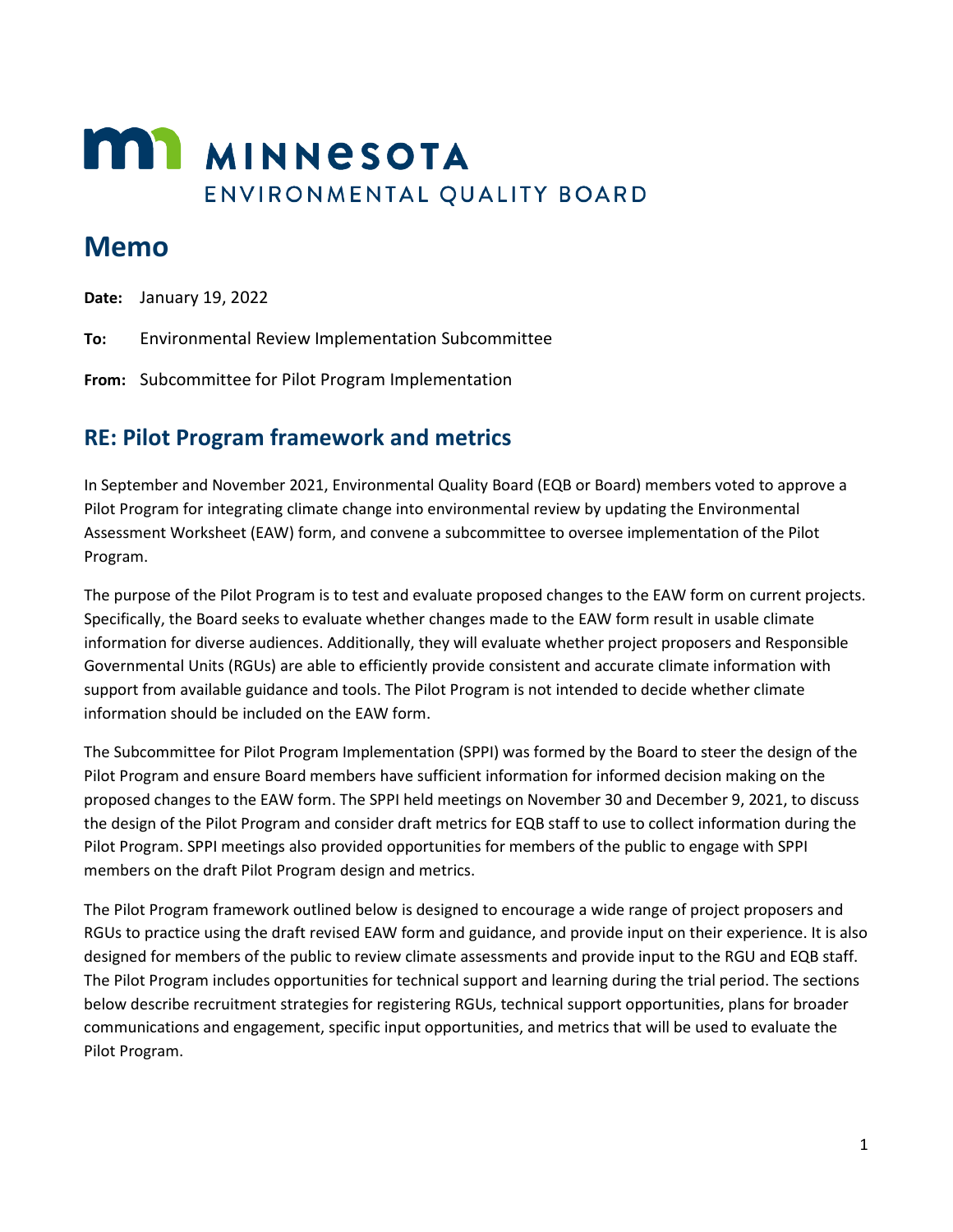The Pilot Program will be implemented from January through September 2022. Information from the pilot program will be compiled, shared with the Board and the public, and used to inform any final decisions on changes to the EAW form. Final recommendations to the Board will be presented no later than December 2022.

#### **Pilot Program participants and ways to participate**

Through the Pilot Program, EQB seeks to involve and get feedback from:

- RGUs who are actively using the draft revised EAW form,
- technical consultants who are providing expertise to the process,
- project proposers who are using the draft revised form, and
- members of the public who are using the EAW form to better understand the potential climate effects of the proposed project.

The table below describes the role and ways to participate for each participant group.

#### **Table 1: Pilot Program participants**

| Who                                                                                                                                                                                                                                                                                                                                                                                                    | Role in the EAW process                                                                                                                                                              | Ways to participate in the<br><b>Pilot Program</b>                                                                                                                                                                                                      |
|--------------------------------------------------------------------------------------------------------------------------------------------------------------------------------------------------------------------------------------------------------------------------------------------------------------------------------------------------------------------------------------------------------|--------------------------------------------------------------------------------------------------------------------------------------------------------------------------------------|---------------------------------------------------------------------------------------------------------------------------------------------------------------------------------------------------------------------------------------------------------|
| <b>Designated State Agencies</b><br>State agencies identified in Minnesota rules<br>chapter 4410 as a designated RGU,<br>including Commerce, Natural Resources,<br>Pollution Control, Transportation, Public<br>Utilities Commission, and occasionally<br>Agriculture and Health.                                                                                                                      | Implement the draft revised EAW<br>form.                                                                                                                                             | • Registered participant<br>• Use draft revised EAW form on<br>active projects<br>• Attend both the speaker series and<br>the cohort meetings, as available<br>• Provide feedback to EQB through<br>methods indicated in the metrics                    |
| <b>Local Governments</b><br>Local governments that may be designated<br>as an RGU by Minnesota Rules, chapter<br>4410, including any general or special<br>purpose local unit of government in the<br>state, including watershed districts<br>organized under Minnesota Statutes,<br>chapter 103D, counties, towns, cities, port<br>authorities, housing authorities, and the<br>Metropolitan Council. | Implement the draft revised EAW<br>form.                                                                                                                                             | • Registered participant on a<br>voluntary basis<br>· Use draft revised EAW on active<br>projects<br>• Attend both the speaker series and<br>the cohort meetings, as available<br>• Provide feedback to EQB through<br>methods indicated in the metrics |
| <b>Technical consultants</b><br>Consultants that may be engaged by an<br>RGU and/or a project proposer to prepare<br>draft environmental review documents.                                                                                                                                                                                                                                             | Provides technical services used<br>to complete the draft revised<br>EAW form when hired by project<br>proposers and/or RGUs.                                                        | • Registered participant on a<br>voluntary basis<br>• Attend both the speaker series and<br>the cohort meetings, as available<br>• Provide feedback to EQB through<br>methods indicated in the metrics                                                  |
| Project proposers<br>The person or entity that proposes to<br>undertake a project.                                                                                                                                                                                                                                                                                                                     | Supplies data requested by the<br>RGU reviewing their project as<br>well as considers the results of<br>the assessments for making<br>decisions on project design and<br>mitigation. | • Participate in the EAW processes<br>using the draft revised EAW form,<br>when requested by an RGU<br>• Participate as interested in speaker<br>series                                                                                                 |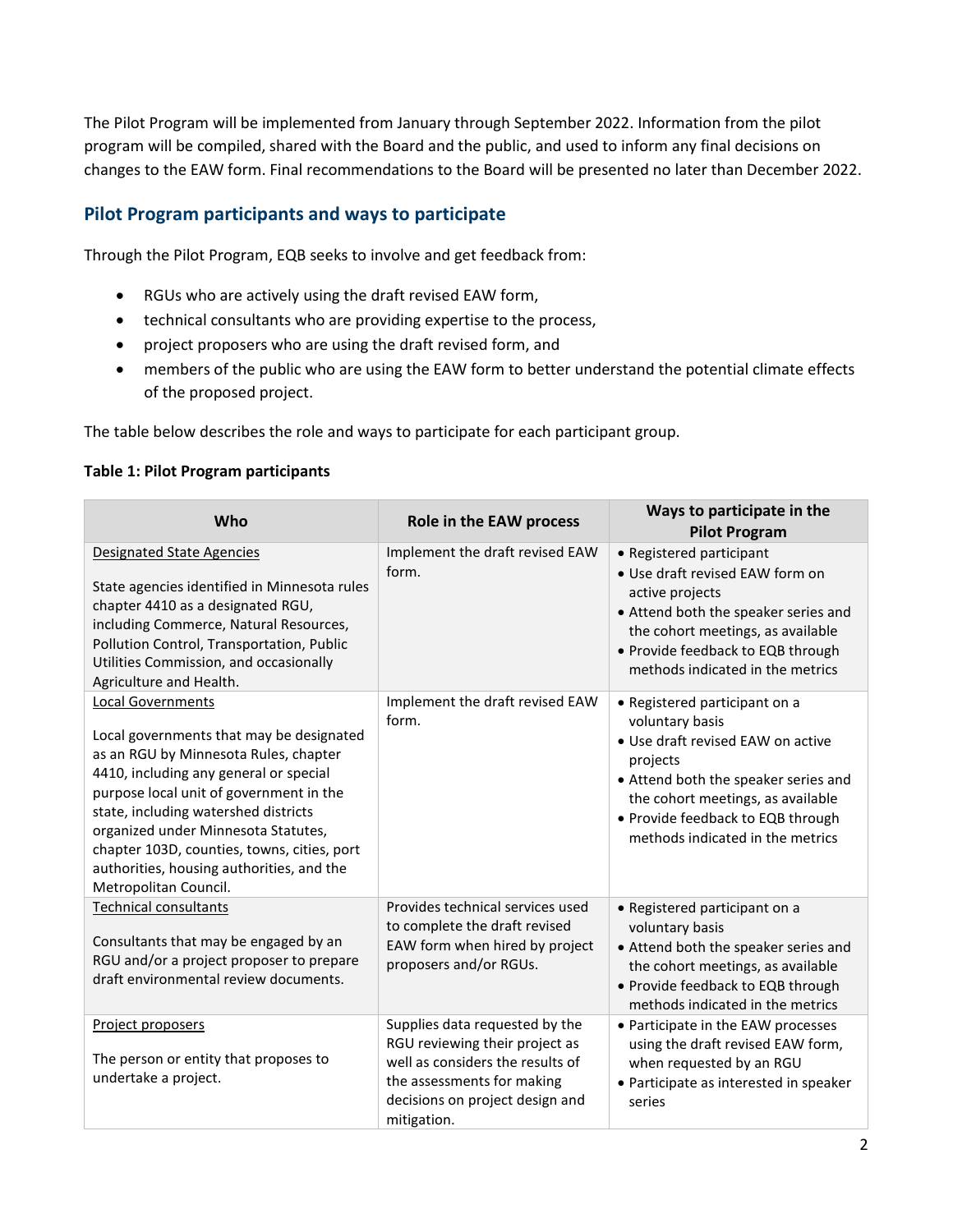| Who                                                                         | Role in the EAW process                                                                                                              | Ways to participate in the<br><b>Pilot Program</b>                                                                                                                                                                                                                                                                                                                           |
|-----------------------------------------------------------------------------|--------------------------------------------------------------------------------------------------------------------------------------|------------------------------------------------------------------------------------------------------------------------------------------------------------------------------------------------------------------------------------------------------------------------------------------------------------------------------------------------------------------------------|
|                                                                             |                                                                                                                                      | • Attend SPPI, ERIS and Board<br>meetings when updates on the Pilot<br>Program are discussed<br>• Register to receive email updates<br>• Provide feedback to EQB through<br>methods indicated in the metrics                                                                                                                                                                 |
| Members of the public<br>Any members of the public not identified<br>above. | Reviews and comments on the<br>climate information included on<br>the draft revised EAW form<br>during the public comment<br>period. | • Commenting to RGUs during the<br>public comment period on EAWs<br>using the draft revised EAW form<br>• Participate as interested in the<br>speaker series<br>• Attend SPPI, ERIS and Board<br>meetings when updates on the Pilot<br>Program are discussed<br>• Register to receive email updates<br>• Provide feedback to EQB through<br>methods indicated in the metrics |

#### **Registered RGUs and technical consultants: recruitment, expectations, and opportunities**

#### *Recruitment strategy for registering RGUs*

The purpose of the recruitment strategy is to ensure designated state agencies, local governments and consultants are aware of the opportunity to participate in the Pilot Program.

To the best of their ability, EQB hopes to recruit a broad range of RGUs of different sizes, from different areas of the state, and who review different types of projects. Because of the variability among RGUs for the frequency of projects reviewed, Pilot Program registration is open through July 2022 regardless of whether an active project is being reviewed.

The following outreach methods will be used for recruitment:

- *EQB Monitor* notifications
- Targeted emails, networking and phone campaigns for both Metro and Greater Minnesota local governments
- Outreach to past participants in environmental review
- Requests for assistance with notifications through associations that work with local governments
- Contacts from *EQB Monitor* data

#### *Expectations for registered RGUs*

- Use the draft revised EAW form whenever feasible
- Support other Pilot Program participants, when possible
- Provide information requested by SPPI about their experiences implementing the draft revised EAW form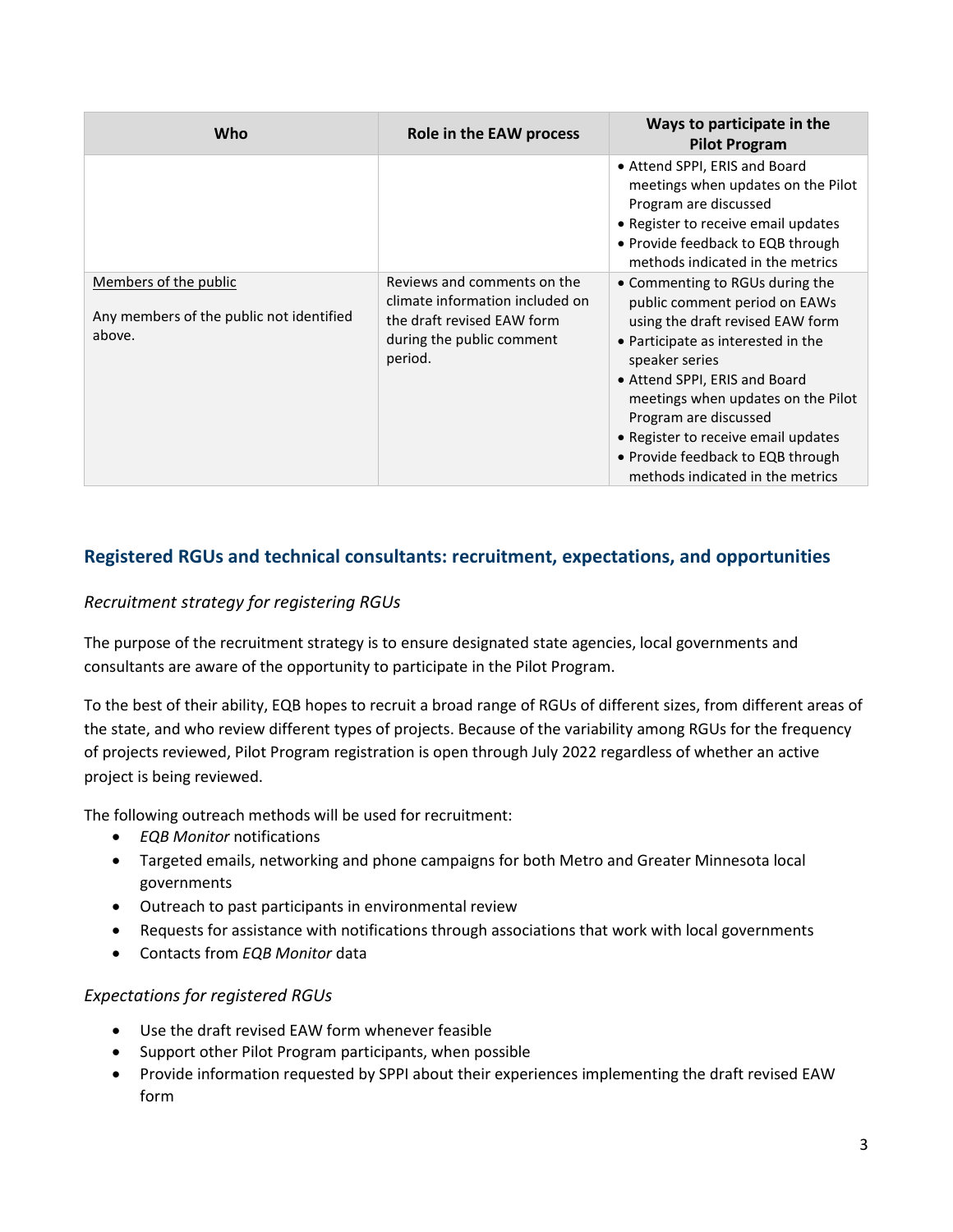#### *Opportunities for engagement for registered RGUs and technical consultants*

- Attend the speaker series that will provide an opportunity to dialogue with technical experts and other Environmental Review Program experts.
- Attend cohort meetings designed to facilitate collaboration, assess different approaches (for calculations, boundaries, protocols, etc.) share best practices, learn from one another, and ultimately compile resources in a manner that can facilitate the work of any RGU as they implement the draft revised EAW form.
- The cohort meetings will be limited to registered RGUs and consultants, as they will involve real-time discussions of RGU preparation of the environmental review documents. The environmental review processes that RGUs follow have clearly prescribed mechanisms for public participation and the pilot program is not meant to, and should not, replace those prescribed mechanisms.

#### **Additional opportunities for all program participants**

- Attend the speaker series and ask questions.
- Hear progress updates during SPPI, Environmental Review Implementation Subcommittee (ERIS) and Board meetings.
- Join an email distribution list on the EQB's website to receive updates and notifications on the Pilot Program.
- Receive notifications via the *EQB Monitor* newsletter on upcoming meetings, SPPI meetings, ERIS meetings, and Board meetings.
- Visit the EQB webpage for information and updates. EQB staff will be available to attend meetings sponsored by interested organizations that would like to offer feedback on suggested changes to the draft revised EAW form, outside of the opportunities through methods described in the metrics.

#### **Metrics**

The purpose of Pilot Program metrics is to establish a foundational basis for Board members and EQB staff to determine effectiveness of climate information and efficiency for providing climate information included in the draft revised EAW form, as well as assessing Pilot Program design. In this context:

- Effectiveness is understood as the EAW form accurately and consistently providing usable climate information to project proposers, RGUs and members of the public.
- Efficiency is understood as the ability of the project proposer to supply any data reasonably requested by the RGU, and for the RGU to comply with the environmental review procedures to provide complete climate data and analyses, in a cost effective and timely manner, relevant to project-specific needs.

The metrics listed in tables below are designed to gather information from all pilot program participants including RGUs, consultants, project proposers, and the public, and provide the information to Board members at the conclusion of the Pilot Program.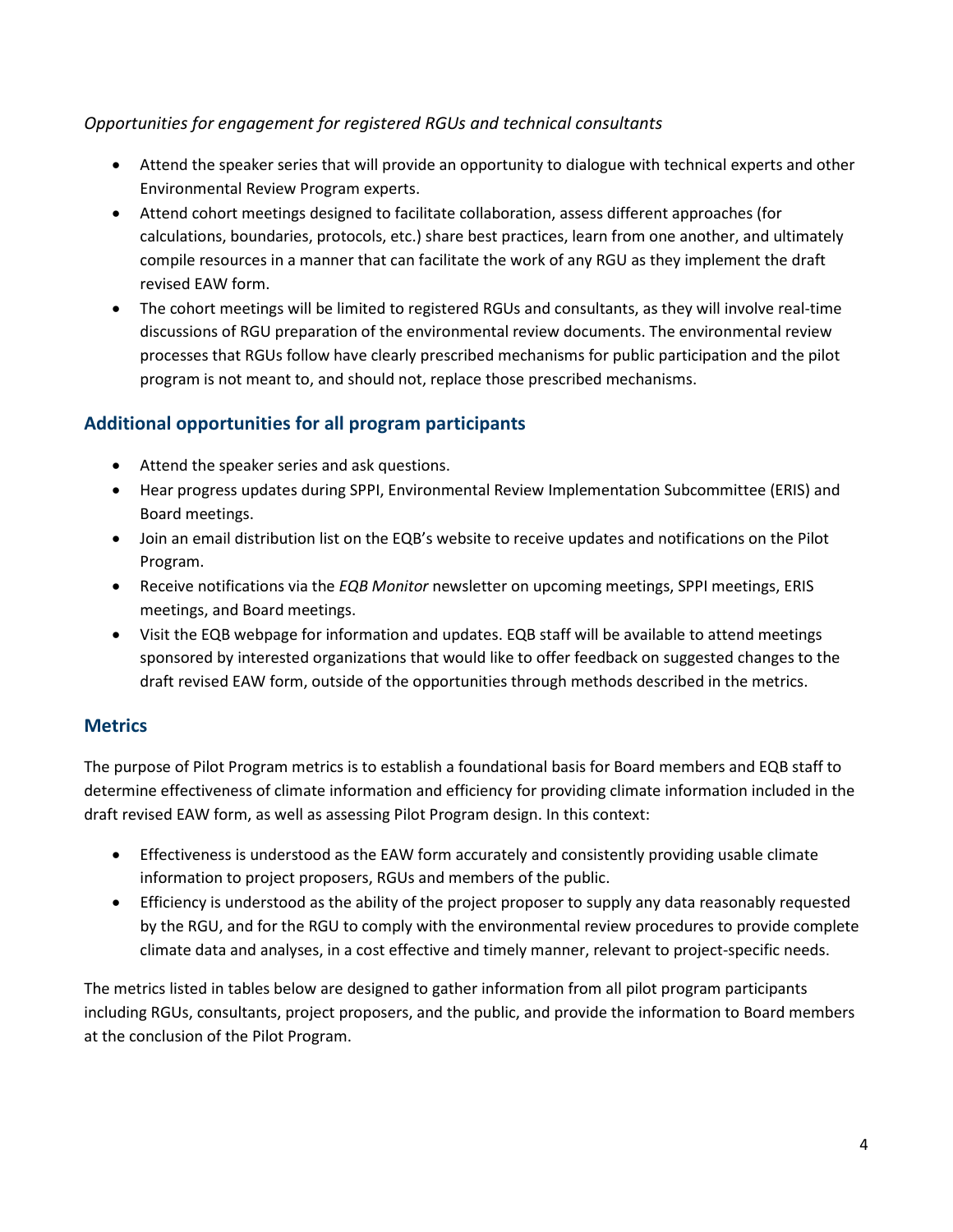#### *Limitations to the metrics*

The data set generated through the metrics below will be largely qualitative in nature, and will require interpretation by EQB staff, SPPI members, and the Board as a whole. As with many data sets, information generated from the Pilot Program metrics may not provide complete or unambiguous answers to all questions members of the Board may have about changes to the EAW form.

Nor will it necessarily resolve different underlying viewpoints about the purpose and value of environmental review, since the Pilot Program only evaluates one piece – questions added to the EAW form on carbon footprints and climate trends – of a much larger process. However, the Pilot Program still represents an invaluable opportunity to further study and test the draft revised EAW form and systematically evaluate user experience.

Much discussion during SPPI meetings focused on time and cost as a metric for efficiency. Data on time and cost do not provide insight on effectiveness and they only give us part of the picture on efficiency, so they need to be used in combination with other metrics. In addition, collecting data on time and cost in environmental review presents several challenges. Some challenges with collecting and considering time and cost include:

- The RGU has the authority to determine the type of analyses required on the EAW form, based on the nature or location of the project. Therefore, the time and cost will vary based on the needs of an individual review.
- Larger projects will require more (and smaller projects less) time and cost for all aspects of the EAW, not just the climate-related questions. The amount of time required for a large project may not be a good indicator for a small project, and vice versa.
- Information collected during the limited time of the Pilot Program will likely not reflect long-term time and cost. As practitioners become more experienced with the new climate-related questions and analyses, the time and cost to complete these questions should decrease.
- There is not an established baseline or threshold to compare this type of analysis with any other analysis required on the EAW form, or by assessments by project type.
- People use the information provided on the EAW differently and therefore have different views about what information is needed, and how much time and cost is reasonable for providing that information.
- Because the time and cost will be self-reported with no way to verify the accuracy, and be collected over a limited period, it cannot be used for drawing reliable conclusions. Nonetheless, a key objective of the Pilot Program is to learn from all participants -- in particularly RGUs and project proposers actively working on EAWs – whether time and cost could qualitatively be reduced by clarifying the climate questions, or providing additional guidance and tools.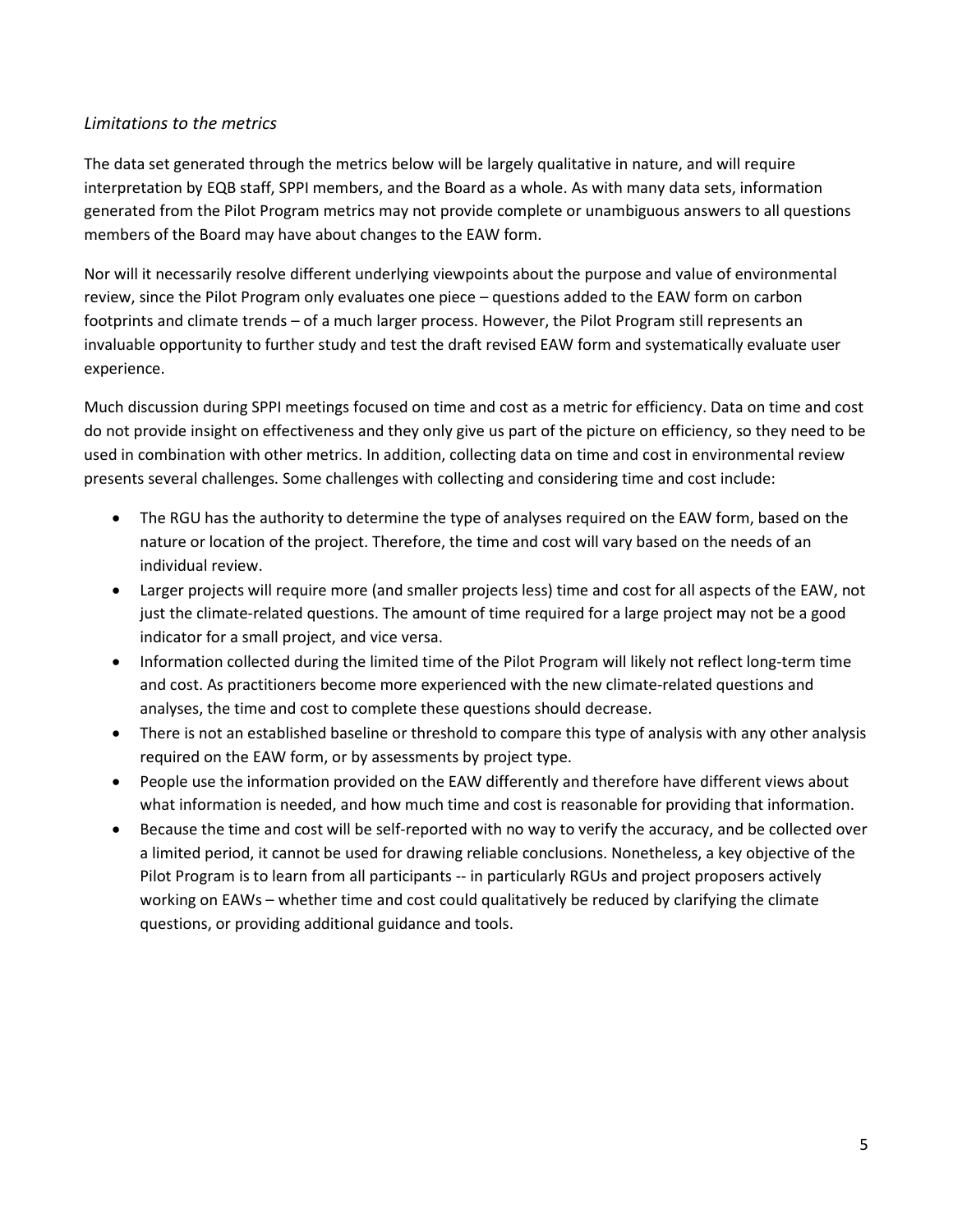#### **Table 2: Metrics for assessing Pilot Program design**

The following table describes what information will be collected on the effectiveness of the Pilot Program.

|                | Pilot Program design effectiveness metrics                                                                                                             | Source of Information                                                | How information will be considered                                                                           |
|----------------|--------------------------------------------------------------------------------------------------------------------------------------------------------|----------------------------------------------------------------------|--------------------------------------------------------------------------------------------------------------|
| $\mathbf{1}$ . | The Pilot Program included a cross section of RGU's<br>from State agencies and local governments in<br>Metro and Greater Minnesota.                    | Pilot Program<br>registration information                            | The effectiveness of the Pilot Program<br>for providing sufficient information for<br>Board decision making. |
| 2.             | The Pilot Program provided meaningful<br>mechanisms to engage Greater Minnesota RGUs<br>who have few staff and are not currently<br>evaluating an EAW. | • Pilot Program<br>registration<br>information<br>• Survey responses | The effectiveness of the Pilot Program<br>for providing sufficient information for<br>Board decision making. |
| 3.             | The Pilot Program provided meaningful<br>mechanisms for input and transparency for all<br>interested Environmental Review Program<br>participants.     | • Pilot Program<br>registration<br>information<br>• Survey responses | The effectiveness of the Pilot Program<br>for providing sufficient information for<br>Board decision making. |

#### **Table 3: Metrics for effectiveness of climate information included on the draft revised EAW form.**

The following table describes the what information will be collected on the effectiveness of climate information on the draft revised EAW form; and presented to Board members at the conclusion of the Pilot Program.

|    | <b>Effectiveness</b><br>metric                                                                             | Source of<br>information                                                         | <b>Outreach method</b>                                                                                            | Outreach content*                                                                                              | How information will be<br>considered                                                                          |
|----|------------------------------------------------------------------------------------------------------------|----------------------------------------------------------------------------------|-------------------------------------------------------------------------------------------------------------------|----------------------------------------------------------------------------------------------------------------|----------------------------------------------------------------------------------------------------------------|
| 1. | Responses to all<br>requested climate<br>information were<br>included on the<br>draft revised EAW<br>form. | <b>EOB staff review</b><br>of projects that<br>use the revised<br>draft EAW form | Interview; randomly<br>selected, based on<br>responses                                                            | • Why were the<br>questions not<br>answered?<br>• Could changes be<br>made to add clarity<br>or relevance?     | • Should climate questions be<br>amended? If so, how?<br>• What types of additional<br>guidance may be needed? |
| 2. | New climate<br>questions on the<br>EAW form are clear<br>and unambiguous.                                  | • Project<br>Proposer<br>$\bullet$ RGU<br>• Members of<br>the public             | • Survey at EQB<br>Monitor notice<br>• Survey from RGU to<br>commenters<br>• Survey to email<br>distribution list | Were you able to<br>understand the<br>climate information<br>requested?                                        | Should climate questions be<br>amended? If so, how?                                                            |
| 3. | The Project<br>Proposer is able to<br>complete data<br>portions of the<br>EAW and submit to<br>the RGU.    | <b>Project Proposer</b>                                                          | Survey at EQB Monitor<br>notice                                                                                   | Were you able to<br>complete data<br>portions of the EAW<br>and submit to the<br>RGU?<br>$Y/N - if N why not?$ | Are additional tools needed<br>and/or sector specific<br>resources?                                            |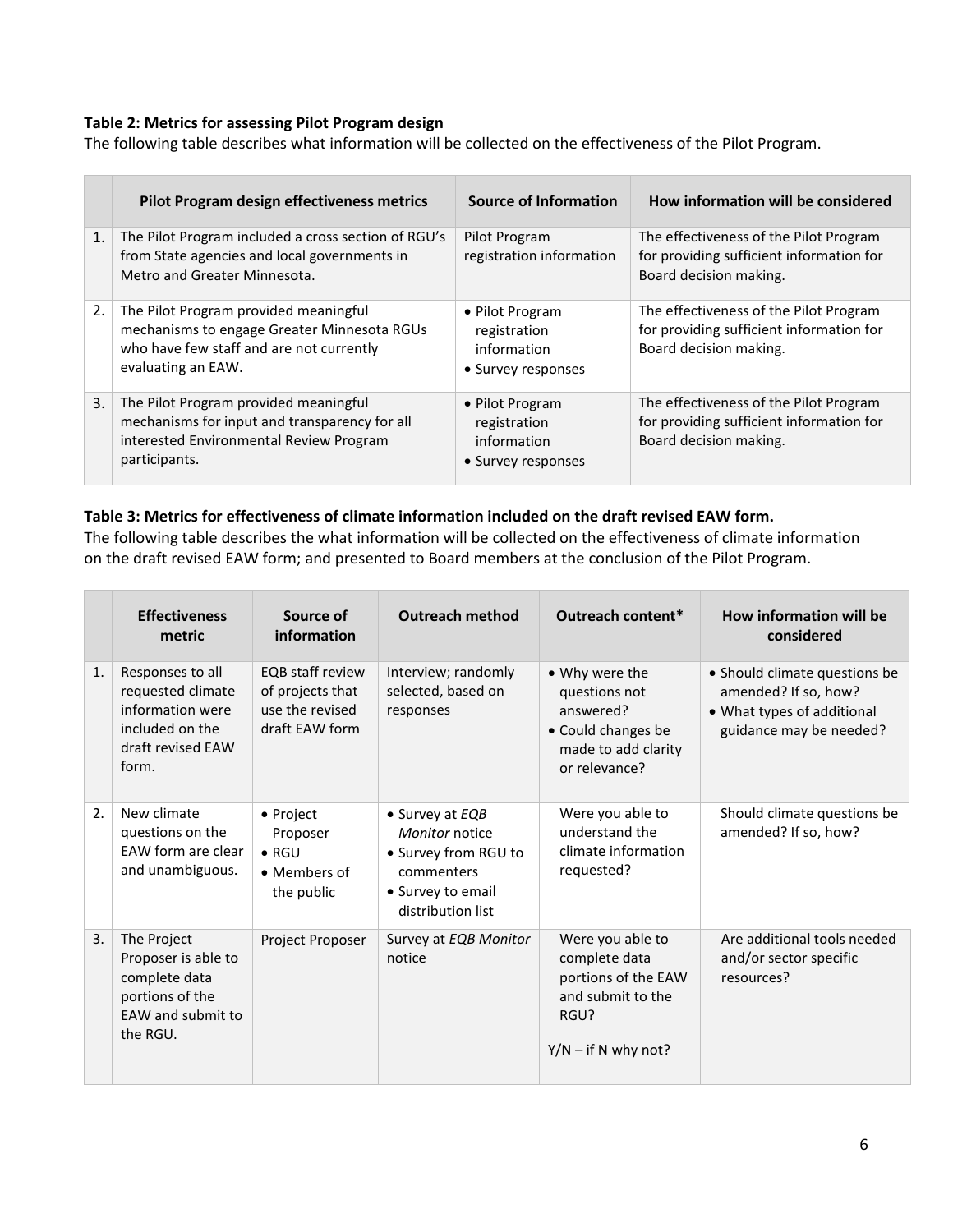|    | <b>Effectiveness</b><br>metric                                                                                                                                          | Source of<br>information                                                     | <b>Outreach method</b>                                                                                            | Outreach content*                                                                                                          | How information will be<br>considered                               |
|----|-------------------------------------------------------------------------------------------------------------------------------------------------------------------------|------------------------------------------------------------------------------|-------------------------------------------------------------------------------------------------------------------|----------------------------------------------------------------------------------------------------------------------------|---------------------------------------------------------------------|
| 4. | RGUs are able to<br>assess climate<br>impacts accurately<br>and consistently.                                                                                           | RGU                                                                          | Survey at EQB<br>Monitor notice                                                                                   | Were you able to<br>assess climate<br>impacts accurately<br>and consistently?<br>$Y/N - if N$ why not?                     | Are additional tools needed<br>and/or sector specific<br>resources? |
| 5. | New climate<br>information helps<br>project proposers,<br>RGUs and<br>members of the<br>public understand<br>potential climate<br>effects from the<br>proposed project. | $\bullet$ Project<br>Proposer<br>$\bullet$ RGU<br>• Members of<br>the public | • Survey at EQB<br>Monitor notice<br>• Survey from RGU to<br>commenters<br>• Survey to email<br>distribution list | • Was the climate<br>information usable?<br>$Y/N -$ If no why not?<br>• What changes could<br>be made to add<br>relevance. | Should climate questions be<br>amended? If so, how?                 |

*\*These questions are examples of the types of questions that may be asked in an interview and/or a survey. Specific wording will be developed once the metrics are final.*

#### **Table 4: Metrics for efficiency of climate information included on the draft revised EAW form**.

The following table describes the what information will be collected on the efficiency for providing of climate information on the draft revised EAW form; and presented to Board members at the conclusion of the Pilot Program.

| <b>Efficiency metric</b>                                                                                      | Source of<br>information               | <b>Outreach method</b>                                                                     | Outreach content*                                                                                                                                                                                                                                                                                                                                                                                             | <b>How information will</b><br>be considered              |
|---------------------------------------------------------------------------------------------------------------|----------------------------------------|--------------------------------------------------------------------------------------------|---------------------------------------------------------------------------------------------------------------------------------------------------------------------------------------------------------------------------------------------------------------------------------------------------------------------------------------------------------------------------------------------------------------|-----------------------------------------------------------|
| 1.<br>The project<br>proposer was able<br>to provide any data<br>reasonably<br>requested by the<br><b>RGU</b> | • Project<br>Proposer<br>• Consultants | Survey to project<br>$\bullet$<br>proposer<br>Survey at EQB<br>$\bullet$<br>Monitor notice | • What was the total project<br>cost for preparing the<br>EAW?<br>• What was the total cost for<br>preparing the climate<br>assessment?<br>. Was the project timeline<br>delayed because of the<br>additional climate<br>information?<br>If yes - How long?<br>• Were the climate<br>assessments more complex<br>and time consuming than<br>other similar assessments<br>on the EAW form for this<br>project? | Should climate<br>questions be<br>amended? If so,<br>how? |